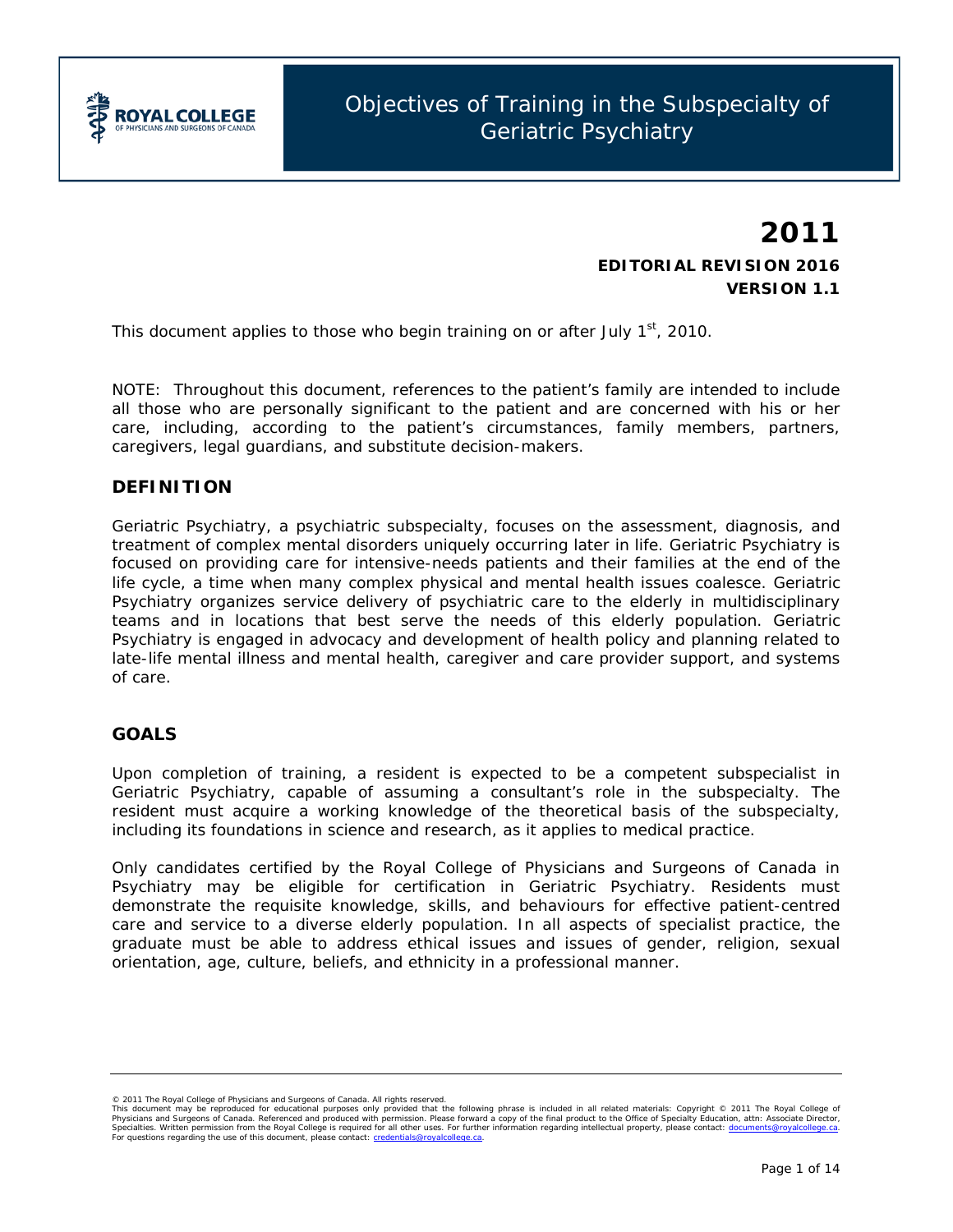## **GERIATRIC PSYCHIATRY COMPETENCIES**

Upon completion of subspecialty residency training, Geriatric Psychiatrists will have developed a range of specific competencies in multiple domains described as follows:

- *Working knowledge:* Able to demonstrate core aspects of Psychiatry, such as basic interviewing, problem formulation and treatment. The resident can understand the scientific literature.
	- **Proficient:** Able to demonstrate working knowledge of Geriatric Psychiatry enhanced by a developmental, cultural, and lifespan perspective, allowing detailed interviewing and comprehensive biopsychosocial problem formulation with capacity to teach, consult, assess, and manage referrals. The resident can critically review and apply the scientific literature to all domains of Geriatric Psychiatric competence.
	- *Advanced:* Able to perform detailed and sophisticated interdisciplinary consultations for complex Geriatric Psychiatry referrals in a variety of settings, integrating physical, cognitive, caregiver, and capacity issues as required. Able to serve as a resource for care providers of all types, including general psychiatrist colleagues.

The resident has a detailed knowledge of and is able to apply the scientific literature, adapting and extrapolating as required.

**Expert/master:** Requires advanced training, leading to enhanced skills that enable management of patients with complex comorbidities, treatment resistance, or rare conditions. The expert Geriatric Psychiatrist has the capacity to both critically review and contribute to the literature with enhanced expertise. This level of competency is mostly achieved following years of practice in the subspecialty.

© 2011 The Royal College of Physicians and Surgeons of Canada. All rights reserved.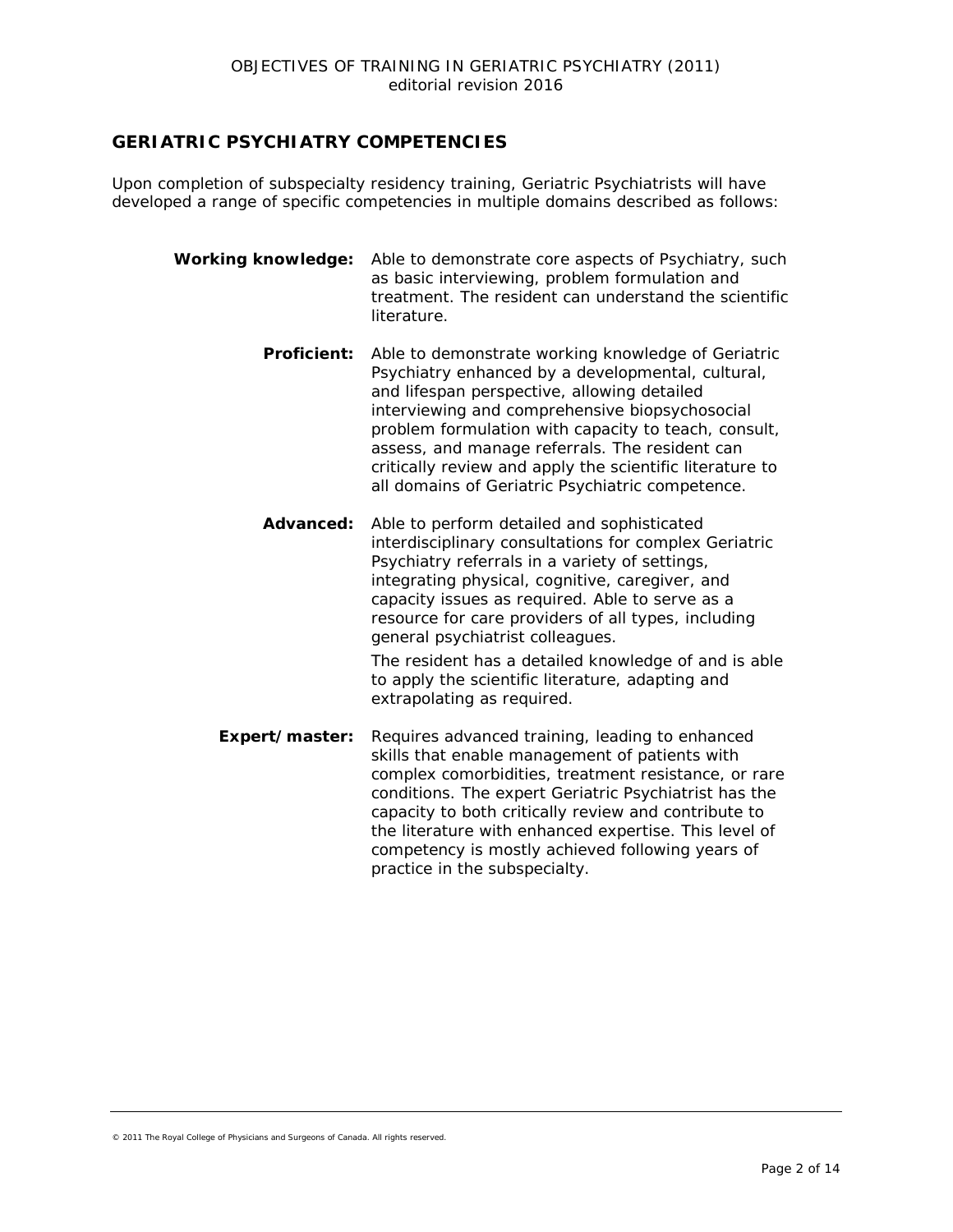At the completion of training, the resident will have acquired the following competencies and will function effectively as a:

## **Medical Expert**

#### *Definition:*

As *Medical Experts*, Geriatric Psychiatrists integrate all of the CanMEDS Roles, applying medical knowledge, clinical skills, and professional attitudes in their provision of patient and caregiver-centred care. *Medical Expert* is the central physician Role in the CanMEDS Framework.

All competencies are expected at the *advanced level***,** unless otherwise specified.

#### *Key and Enabling Competencies: Geriatric Psychiatrists are able to…*

- **1. Function effectively as consultants, integrating all of the CanMEDS Roles to provide optimal, ethical, and patient-centred medical care**
	- 1.1. Perform a consultation, including the presentation of well-documented assessments and recommendations in oral, written and/or electronic form in response to a request from another health care professional
	- 1.2. Demonstrate use of all CanMEDS competencies relevant to Geriatric Psychiatry
	- 1.3. Identify and appropriately respond to relevant clinical issues arising in care of elderly patients, including:
		- 1.3.1. Awareness of their own reactions when dealing with elderly patients
		- 1.3.2. Boundary issues
		- 1.3.3. Comorbidity
		- 1.3.4. Confidentiality
		- 1.3.5. Cultural issues relevant to elderly patients
		- 1.3.6. Emergency situations
		- 1.3.7. Factors influencing elderly patients' reactions to the psychiatrist and other health professionals
		- 1.3.8. Family issues involving elderly patients
		- 1.3.9. Knowledge of the clinical, socio-behavioural, and fundamental biomedical sciences relevant to Geriatric Psychiatry
		- 1.3.10. Long-term illness and rehabilitation
		- 1.3.11. Medico-legal and forensic issues pertaining to the elderly
		- 1.3.12. Stigma associated with aging and with mental illness
		- 1.3.13. Suicide, self-harm, and/or harm directed towards others
		- 1.3.14. Therapeutic alliance
		- 1.3.15. Trauma

<sup>© 2011</sup> The Royal College of Physicians and Surgeons of Canada. All rights reserved.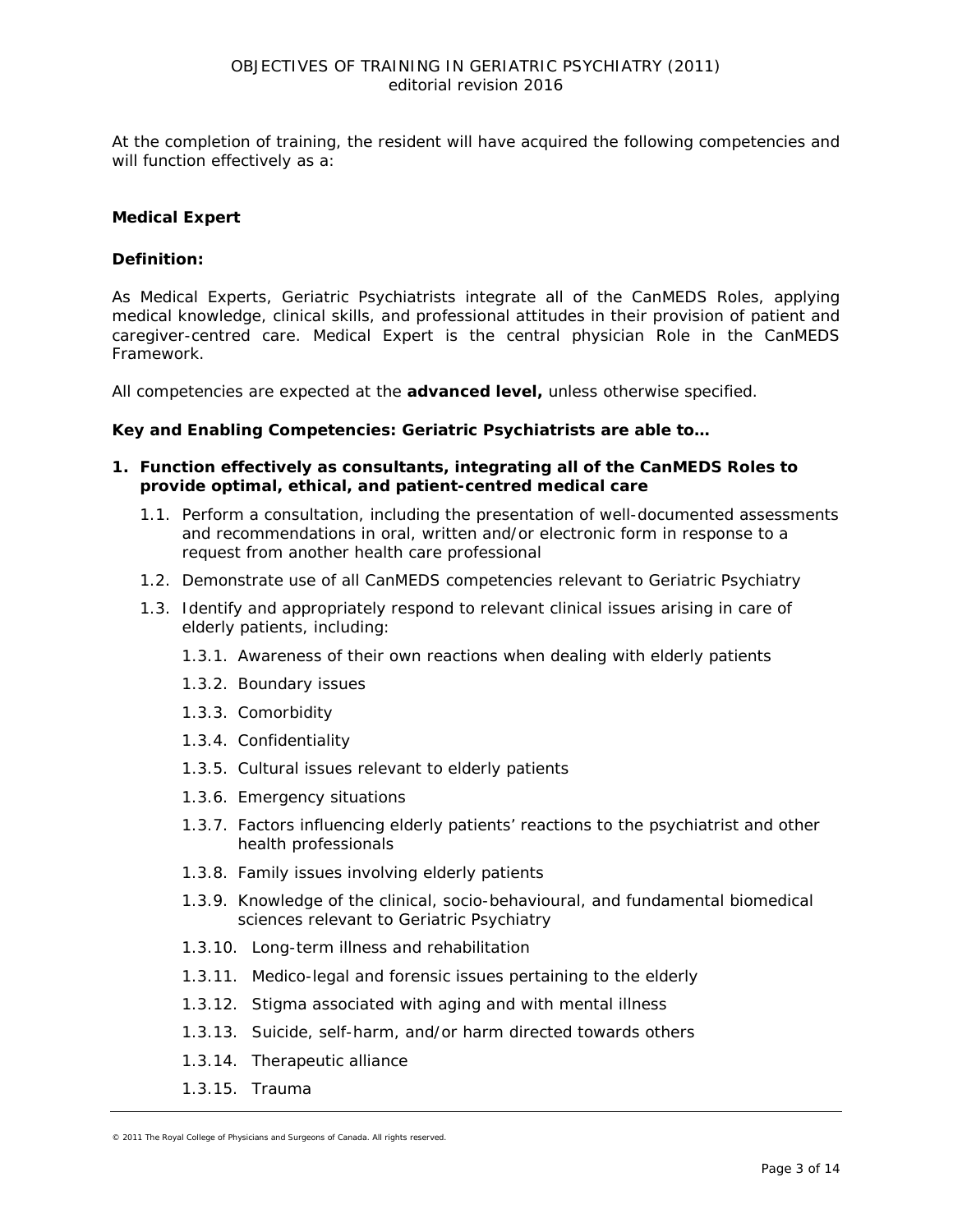- 1.4. Demonstrate the ability to prioritize professional duties when faced with multiple complex patients and problems
- 1.5. Demonstrate compassionate and patient-centred care for elderly patients
- 1.6. Recognize and respond to the ethical dimensions in medical decision-making

## **2. Establish and maintain clinical knowledge, skills, and behaviours at a** *proficient* **or** *advanced level***, appropriate to Geriatric Psychiatry**

- 2.1. Demonstrate knowledge, at the *advanced level*, of the following:
	- 2.1.1. Normal and abnormal biological, psychological, and cognitive aspects of aging
	- 2.1.2. Systems of mental health care and delivery, community resources, institutions, services, and alternative living environments available for the elderly
	- 2.1.3. Psychotherapeutic constructs—individual, family, and group
	- 2.1.4. Psychopharmacology and somatic therapies appropriate and inappropriate as treatments in elderly patients
	- 2.1.5. Mental health legislation and regulations as they pertain to elderly patients, including provincial variation in these regulations across the country
	- 2.1.6. Principles of decisional capacity/competency determination in multiple domains, including the elderly person's ability to manage property, grant a power of attorney, consent to placement in a supervised living setting, and consent to medical treatment
	- 2.1.7. Caregiver issues/burden
	- 2.1.8. Elder abuse
	- 2.1.9. End-of-life issues
	- 2.1.10. Use of restraints
- 2.2. Demonstrate knowledge, at the *advanced level*, of the etiology, symptoms, course of illness, and treatment of the following:
	- 2.2.1. Anxiety disorders, obsessive-compulsive and related disorders, and traumaand stressor-related disorders, in late life
	- 2.2.2. Behavioural disturbances in neurocognitive disorders, also known as behavioural and psychological symptoms of dementia (BPSD) or neuropsychiatric symptoms
	- 2.2.3. Major and mild neurocognitive disorders (dementias), including but not limited to those due to Alzheimer's disease, vascular disease, Lewy body disease, frontotemporal lobar degeneration, and multiple etiologies
	- 2.2.4. Delirium
	- 2.2.5. Bipolar disorders and depressive disorders (i.e., mood disorders) in late life

<sup>© 2011</sup> The Royal College of Physicians and Surgeons of Canada. All rights reserved.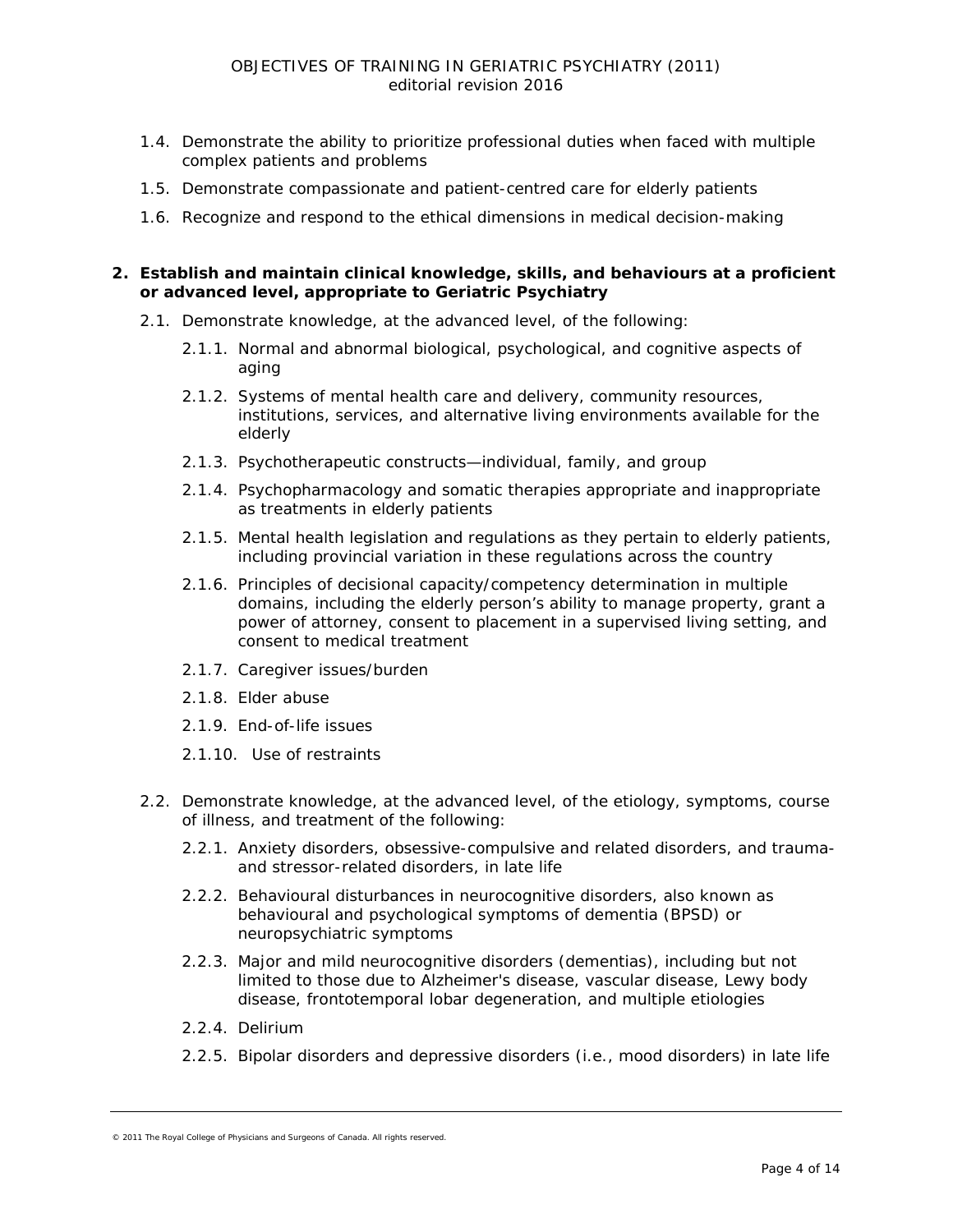- 2.2.6. Movement disorders, both resulting from degenerative brain conditions and secondary to pharmacotherapy side effects
- 2.2.7. Psychiatric disorders secondary to medical conditions
- 2.2.8. Psychiatric complications of medical illnesses, including neurodegenerative diseases such as Parkinson disease
- 2.2.9. Schizophrenia, delusional disorder, and other psychotic disorders, both late onset and early onset, in patients who have aged
- 2.2.10. Grieving process—normal or abnormal
- 2.3. Demonstrate knowledge, at the *proficient level*, of the etiology, symptoms, course of illness, and treatment of the following:
	- 2.3.1. Adjustment disorders in late life
	- 2.3.2. Alcohol and other substance use disorders in late life
	- 2.3.3. Neurodevelopmental disorders, including intellectual disabilities in older patients
	- 2.3.4. Personality disorders, continuing into late life
	- 2.3.5. Sleep-wake disorders in late life
	- 2.3.6. Somatic symptom and related disorders in late life

#### **3. Perform a complete and appropriate assessment of a patient**

- 3.1. Identify and effectively explore issues to be addressed in a patient encounter, including the elderly patient's context and preferences
- 3.2. Elicit a history that is relevant, concise, and accurate to context and preferences, for the purposes of diagnosis, management, health promotion, and disease prevention
	- 3.2.1. Elicit a history in an elderly patient who may have sensory deficits and/or functional/cognitive impairment
- 3.3. Perform an appropriate and accurate mental status examination, including a cognitive assessment, for the purposes of diagnosis, management, health promotion, and disease prevention
- 3.4. Perform a focused physical and neurological examination that is relevant and accurate, including an assessment for the presence of movement disorders in the elderly patient, for the purposes of diagnosis, management, health promotion, and disease prevention
- 3.5. Perform an appropriate exploration of the family and caregiver issues and factors affecting the patient's life
- 3.6. Adapt the assessment, as required, to the setting in which it might take place, such as an inpatient unit, outpatient clinic, day treatment program, assisted living setting where assistance is provided, or the elderly patient's independent residence

<sup>© 2011</sup> The Royal College of Physicians and Surgeons of Canada. All rights reserved.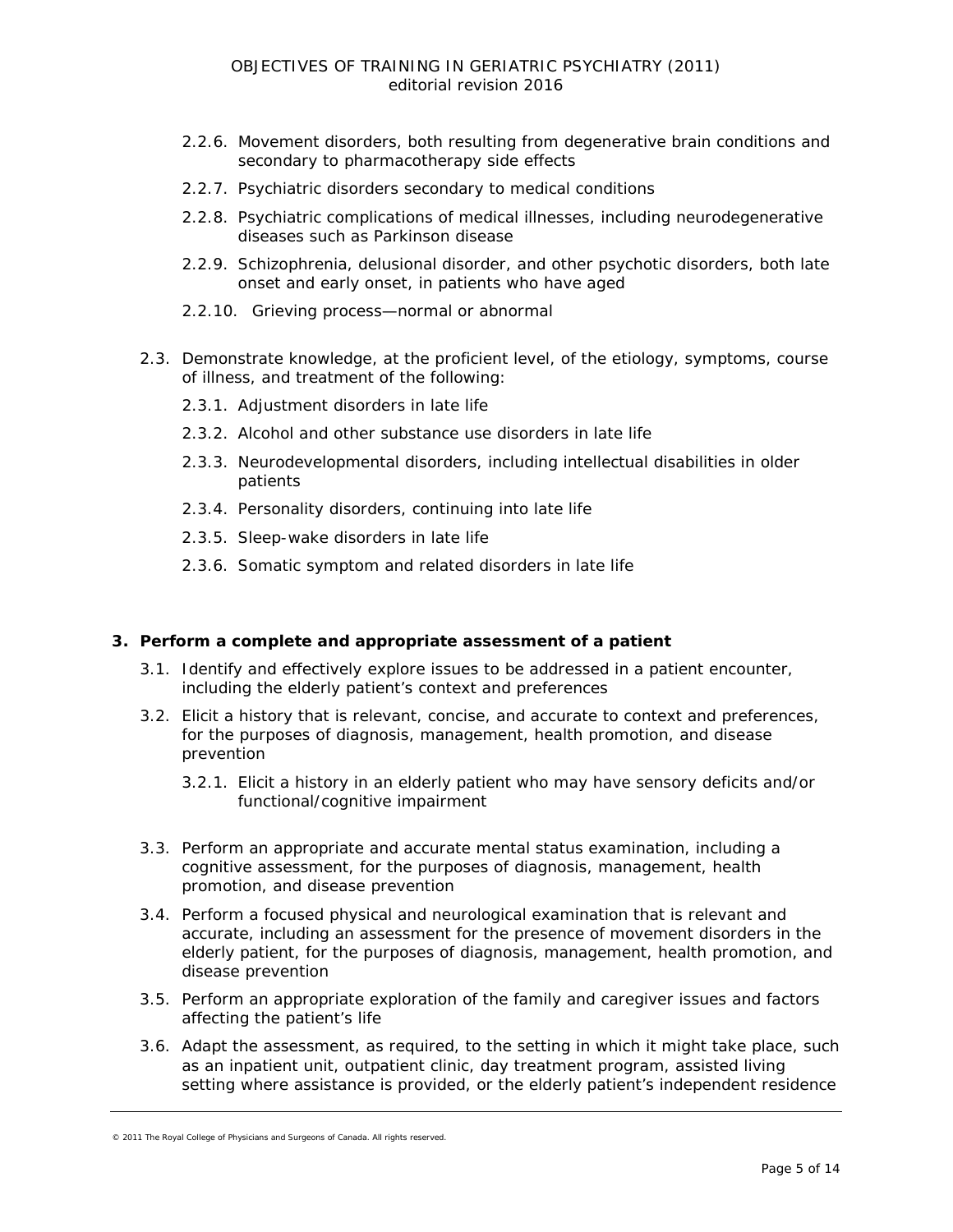- 3.7. Select medically appropriate investigative methods in a resource-effective and ethical manner, including:
	- 3.7.1. Medical investigation or consultation in elderly psychiatric patients with comorbid medical conditions
	- 3.7.2. Collateral information gathering from multiple sources, in situations where the elderly patients themselves may not be reliable sources of information
	- 3.7.3. Neuropsychological investigations
	- 3.7.4. Structured cognitive assessment tools, as required for complete assessment of the elderly patient
	- 3.7.5. Neuroimaging
- 3.8. Demonstrate effective clinical problem solving and judgment to address patient problems, including interpreting available data and integrating information to generate differential diagnoses and management plans
- 3.9. Demonstrate an appropriate and effective assessment of decisional capacity in the elderly patient in the possible specific domains of consent to medical treatment, manage property, designate a Power of Attorney, and/or consent to placement in a supervised living environment, when so requested

#### **4. Use preventive and therapeutic interventions effectively**

- 4.1. Implement a management plan in collaboration with a patient and the patient's family, including:
	- 4.1.1. Interpret results of appropriate laboratory investigations and radiological examinations as they relate to the elderly patient with psychiatric disorders and comorbid medical conditions
	- 4.1.2. Assess suitability for and prescribe appropriate psychopharmacological treatments in the acute and maintenance management of psychiatric disorders in elderly patients
	- 4.1.3. Assess suitability for, prescribe, and deliver somatic treatments such as electroconvulsive therapy (ECT) in elderly patients
	- 4.1.4. Assess suitability for appropriate psychological treatment in elderly patients, including:
		- 4.1.4.1. Supportive therapy
		- 4.1.4.2. Psychodynamic therapy
		- 4.1.4.3. Family therapy
		- 4.1.4.4. Cognitive behavioural therapy
		- 4.1.4.5. Crisis intervention
	- 4.1.5. Assess and manage treatment-emergent side effects of psychopharmacological, somatic, and psychological therapies in elderly patients

<sup>© 2011</sup> The Royal College of Physicians and Surgeons of Canada. All rights reserved.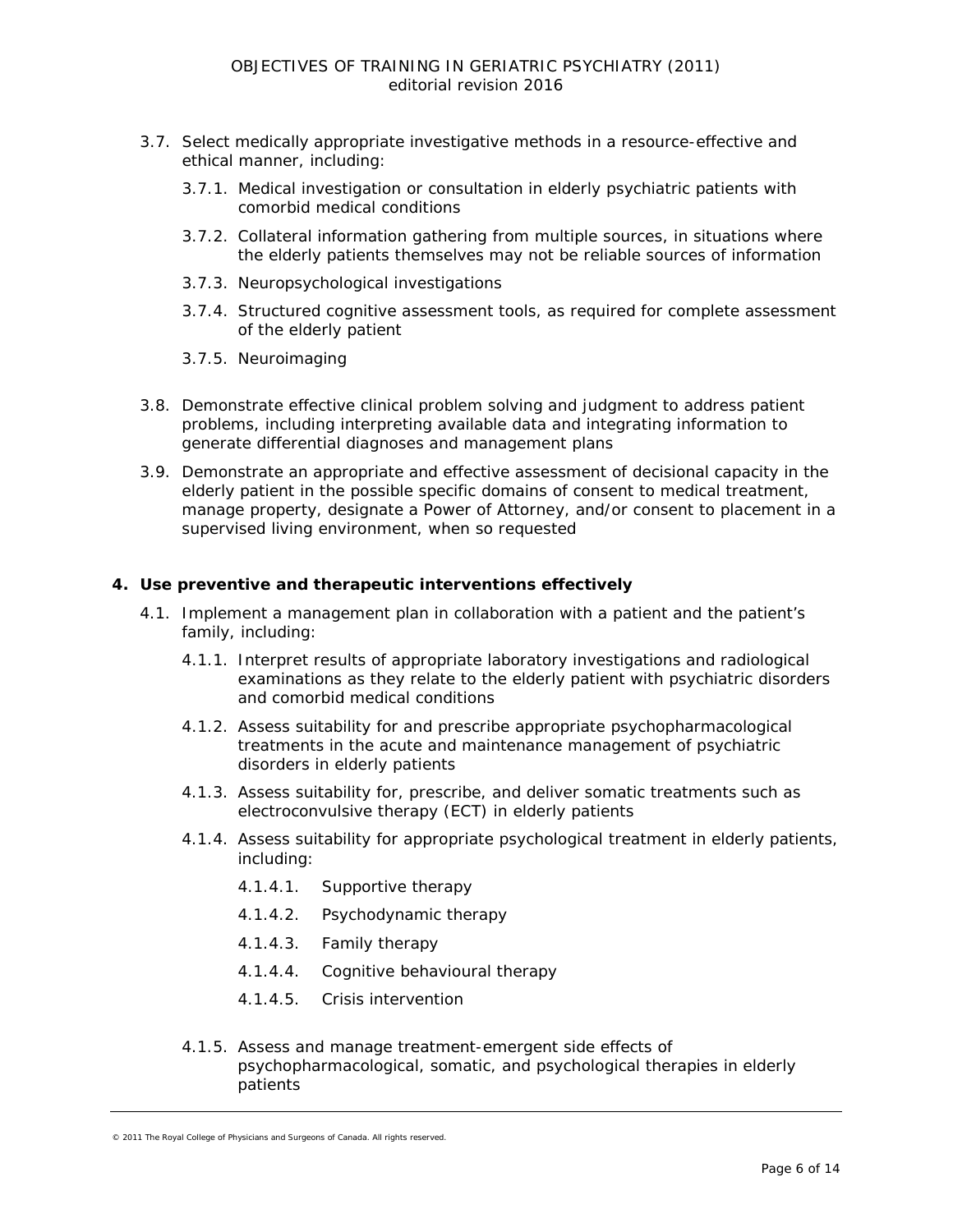- 4.1.6. Assess and manage treatment adherence
- 4.1.7. Ensure elderly patients receive appropriate end-of-life care
- 4.2. Demonstrate appropriate and timely application of preventive interventions relevant to Geriatric Psychiatry
- 4.3. Demonstrate appropriate and timely application of therapeutic interventions relevant to Geriatric Psychiatry
- 4.4. Obtain appropriate informed consent for therapies, from the capable elderly patient or substitute decision-maker
- 4.5. Document and disseminate information related to interventions performed and their outcomes
- 4.6. Ensure adequate followup is arranged, and that elderly patients and their families are informed of the plan

## **5. Seek appropriate consultation from other health professionals, recognizing the limits of their own expertise**

- 5.1. Demonstrate insight into their own limits of expertise
- 5.2. Demonstrate effective, appropriate, and timely consultation of other health professionals as needed for optimal care of elderly patients with mental illness
- 5.3. Discriminate clinical cases along the simple—complicated—complex continuum of Geriatric Psychiatry care, and appropriately identify those complex situations for which subspecialized care is most appropriate
- 5.4. Arrange appropriate followup care services for elderly patients and their families

## **Communicator**

## *Definition:*

As *Communicators*, Geriatric Psychiatrists effectively facilitate the doctor-patient relationship and the dynamic exchanges that occur before, during, and after the medical encounter.

*Key and Enabling Competencies: At a proficient level, Geriatric Psychiatrists are able to…*

#### **1. Develop rapport, trust, and ethical therapeutic relationships with elderly patients and their families**

1.1. Recognize that being a good communicator is a core clinical skill for physicians, and that effective physician–patient communication can foster patient and family satisfaction, physician satisfaction, adherence, and improved clinical outcomes for elderly patients

<sup>© 2011</sup> The Royal College of Physicians and Surgeons of Canada. All rights reserved.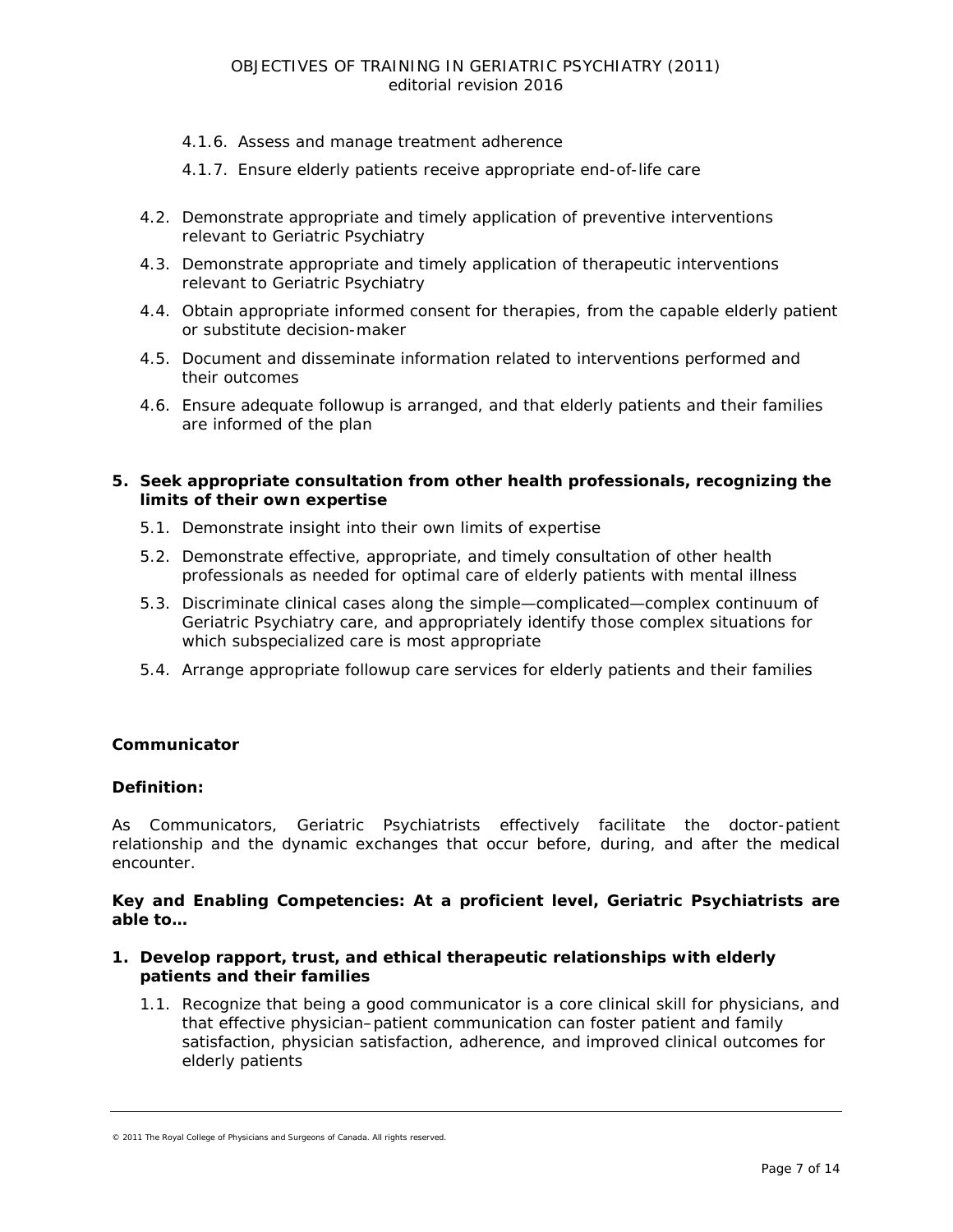- 1.2. Establish positive therapeutic relationships with patients and their families that are characterized by understanding, trust, respect, honesty, and empathy
- 1.3. Respect patients' privacy, confidentiality, and autonomy
- 1.4. Listen effectively to patients and, when appropriate, to the substitute decisionmaker
- 1.5. Be aware of and responsive to nonverbal cues in patients
- 1.6. Recognize transference and countertransference towards the aged and the aging process
- 1.7. Facilitate a structured clinical encounter effectively in various settings where elderly patients are usually assessed, including community settings and long-term care homes
	- 1.7.1. Use telepsychiatry, as appropriate

#### **2. Accurately elicit and synthesize relevant information and perspectives of elderly patients and their families, colleagues, and other professionals**

- 2.1. Gather information about a disease and about a patient's beliefs, concerns, expectations, and illness experience
- 2.2. Seek out and synthesize relevant information from other sources, such as a patient's family, caregivers, and other professionals, while demonstrating an understanding of the potential limitations of accuracy of that information and respecting individual privacy and confidentiality

#### **3. Convey relevant information and explanations accurately to elderly patients and their families, colleagues, and other professionals**

- 3.1. Deliver information to a patient and the patient's family, colleagues, and other professionals in a humane manner and in such a way that it is understandable and encourages discussion and participation in decision-making
- 3.2. Respect patient privacy, demonstrating knowledge of provincial legislation governing confidentiality of patient information, and judge the appropriate extent of information sharing when multiple agencies are involved
- 3.3. Adapt communication, as required, for both direct and indirect care, across the varied settings where Geriatric Psychiatry care is provided

#### **4. Develop a common understanding on issues, problems, and plans with patients, families, and other professionals to develop a shared plan of care**

- 4.1. Identify and effectively explore problems to be addressed from a patient encounter, including the patient's context, responses, concerns, and preferences
- 4.2. Respect diversity and differences, including but not limited to the impact of gender, religion, sexual orientation, and cultural beliefs on decision-making
- 4.3. Encourage discussion, questions, and interaction with both the patient and the patient's family during the encounter

<sup>© 2011</sup> The Royal College of Physicians and Surgeons of Canada. All rights reserved.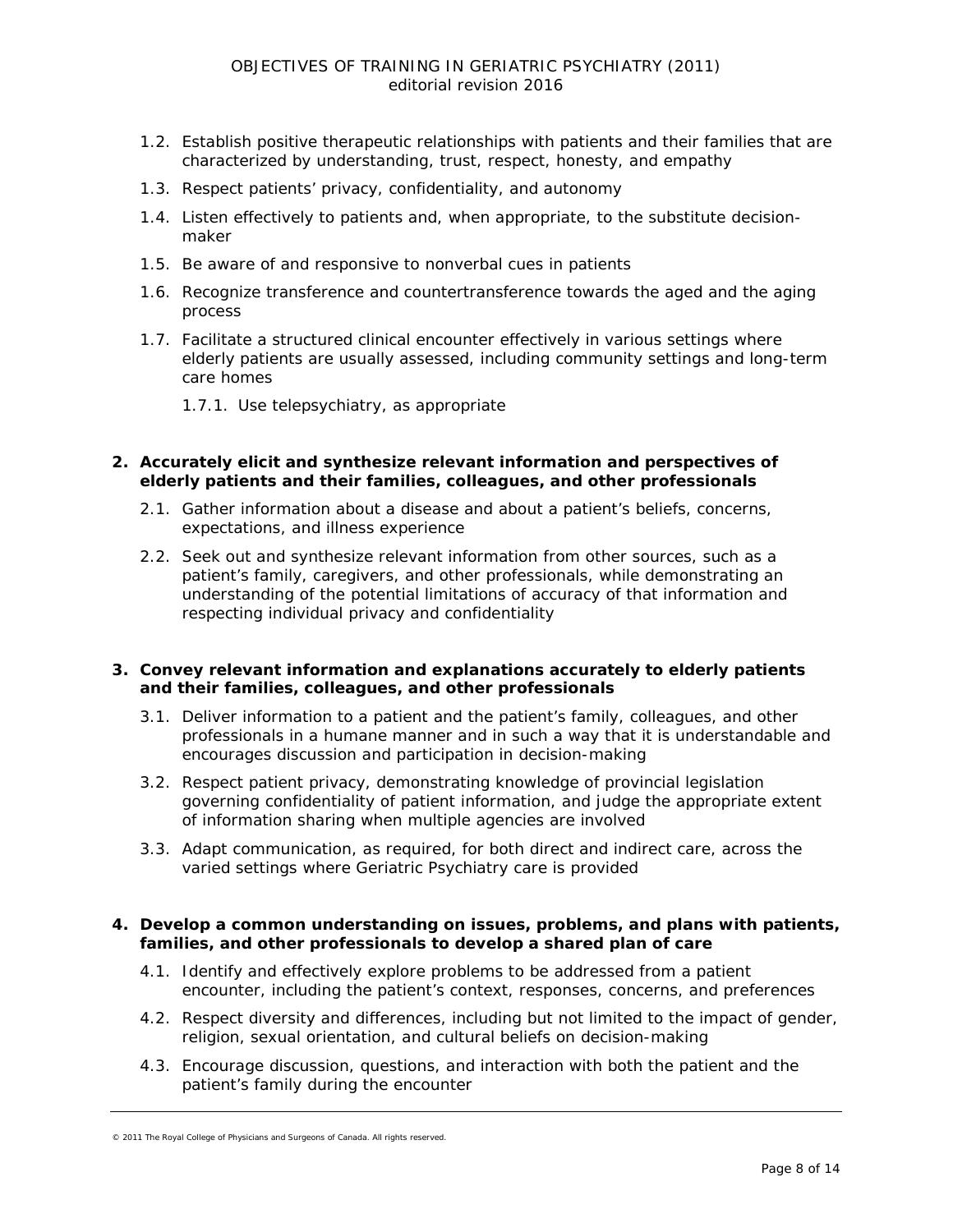- 4.4. Engage patients, their families, and relevant health professionals in shared decision-making to develop a plan of care
- 4.5. Address challenging communication issues effectively, including but not limited to obtaining informed consent, delivering bad news, and addressing anger, confusion, misunderstanding, sensory impairment, educational limitations, cognitive impairment, and frailty

#### **5. Convey oral, written, and/or electronic information effectively about a medical encounter**

- 5.1. Maintain clear, concise, accurate, and appropriate records of clinical encounters and plans
- 5.2. Produce a clear, concise, and timely consultation report
- 5.3. Present oral reports of clinical encounters and plans
- 5.4. Convey medical information appropriately to ensure safe transfer of care

#### **Collaborator**

#### *Definition:*

As *Collaborators*, Geriatric Psychiatrists work effectively within a health care team to achieve optimal patient care.

#### *Key and Enabling Competencies: At a proficient level, Geriatric Psychiatrists are able to…*

#### **1. Participate effectively and appropriately in an interprofessional circle of care**

- 1.1. Describe the Geriatric Psychiatrist's roles and responsibilities to other professionals
- 1.2. Describe the roles and responsibilities of other professionals within the geriatric mental health care team, across various typical geriatric psychiatry settings
- 1.3. Recognize the roles of family members and caregivers of elderly patients as important members of the health care team
- 1.4. Work with others to assess, plan, provide, and integrate care for individual elderly patients or groups of patients
- 1.5. Work collaboratively in other activities and tasks; examples are research, educational work, program review, system delivery issues, and/or administrative responsibilities
- 1.6. Enter into interdependent relationships with other professions for the provision of quality care, which may include working with primary care providers in a shared care model, with community agency professionals, other community resource personnel, and/or other medical specialties as part of the extended health care team

<sup>© 2011</sup> The Royal College of Physicians and Surgeons of Canada. All rights reserved.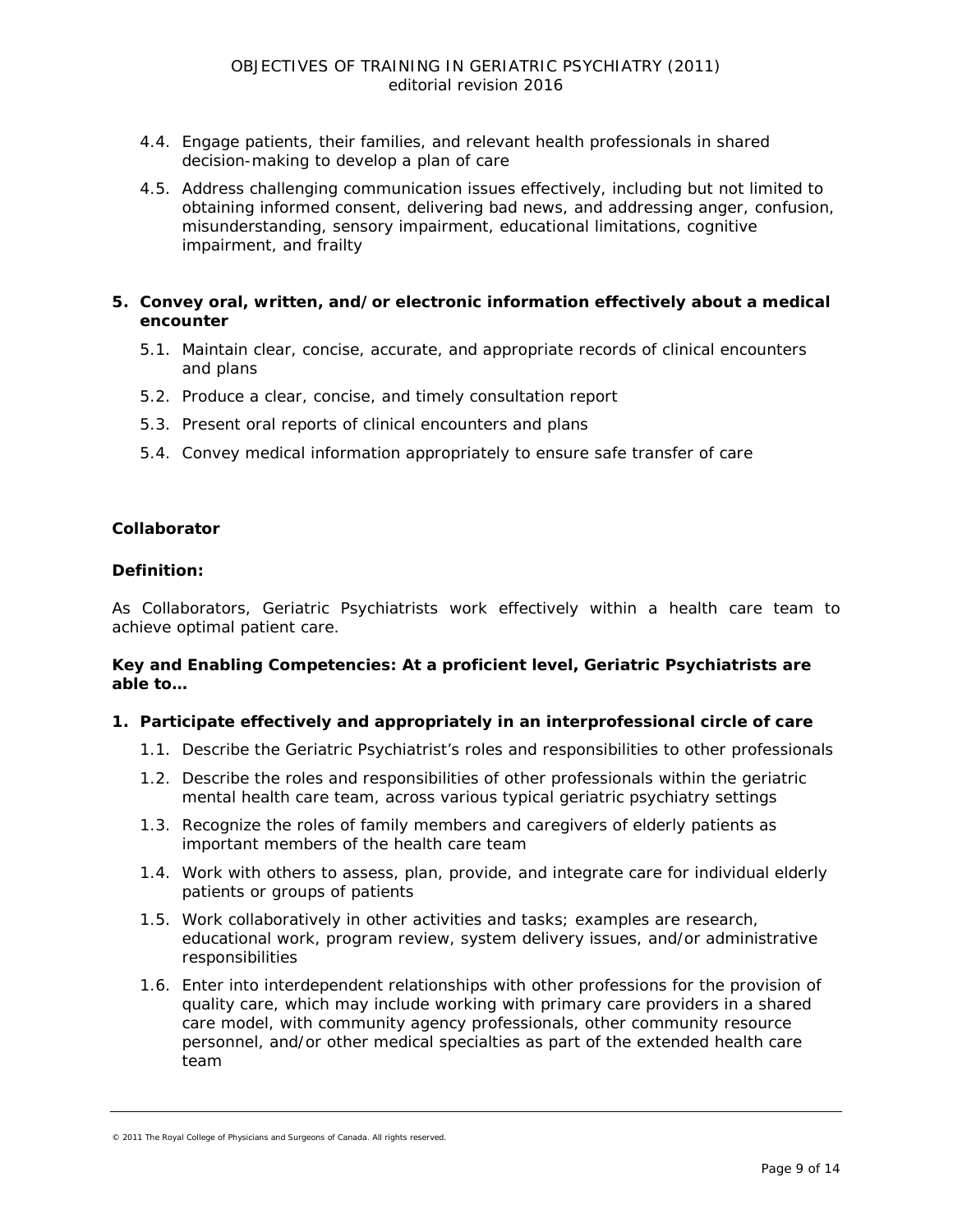- 1.6.1. Act as an expert resource on issues such as ethics, privacy/confidentiality, safety, mental health legislation, resource allocation, system delivery, and professionalism
- 1.7. Demonstrate an appreciation of the contributions of local community resources, such as day and other respite programs, Meals on Wheels, seniors' centres, home care agencies, driving assessment facilities, and others, as integral components of the spectrum of services available to elderly persons and their families
- 1.8. Demonstrate leadership in a geriatric mental health care team, as appropriate

## **2. Work with other health professionals effectively to prevent, negotiate, and resolve interprofessional conflict**

- 2.1. Demonstrate a respectful attitude towards other colleagues and members of an interprofessional team
- 2.2. Participate in interprofessional team interactions, demonstrating awareness of the principles of team dynamics
- 2.3. Work collaboratively with other professionals to prevent and resolve conflicts and address misunderstandings
- 2.4. Respect differences and the scopes of practice of other professions
- 2.5. Reflect on their own differences, misunderstandings, and limitations that may contribute to interprofessional tension

## **Manager**

#### *Definition:*

As *Managers*, Geriatric Psychiatrists are integral participants in health care organizations, organizing sustainable practices, making decisions about allocating resources, and contributing to the effectiveness of the health care system.

#### *Key and Enabling Competencies: At a proficient level, Geriatric Psychiatrists are able to…*

#### **1. Participate in activities that contribute to the effectiveness of their health care organizations and systems**

- 1.1. Describe the structure and function of the health care system as it relates to the comprehensive care of elderly patients, including the roles of physicians
- 1.2. Work collaboratively with others in their own organizations and in other organizations involved in the care of elderly patients
- 1.3. Participate in systemic quality process evaluation and improvement, such as patient safety initiatives, as relevant to health care service delivery for the elderly

<sup>© 2011</sup> The Royal College of Physicians and Surgeons of Canada. All rights reserved.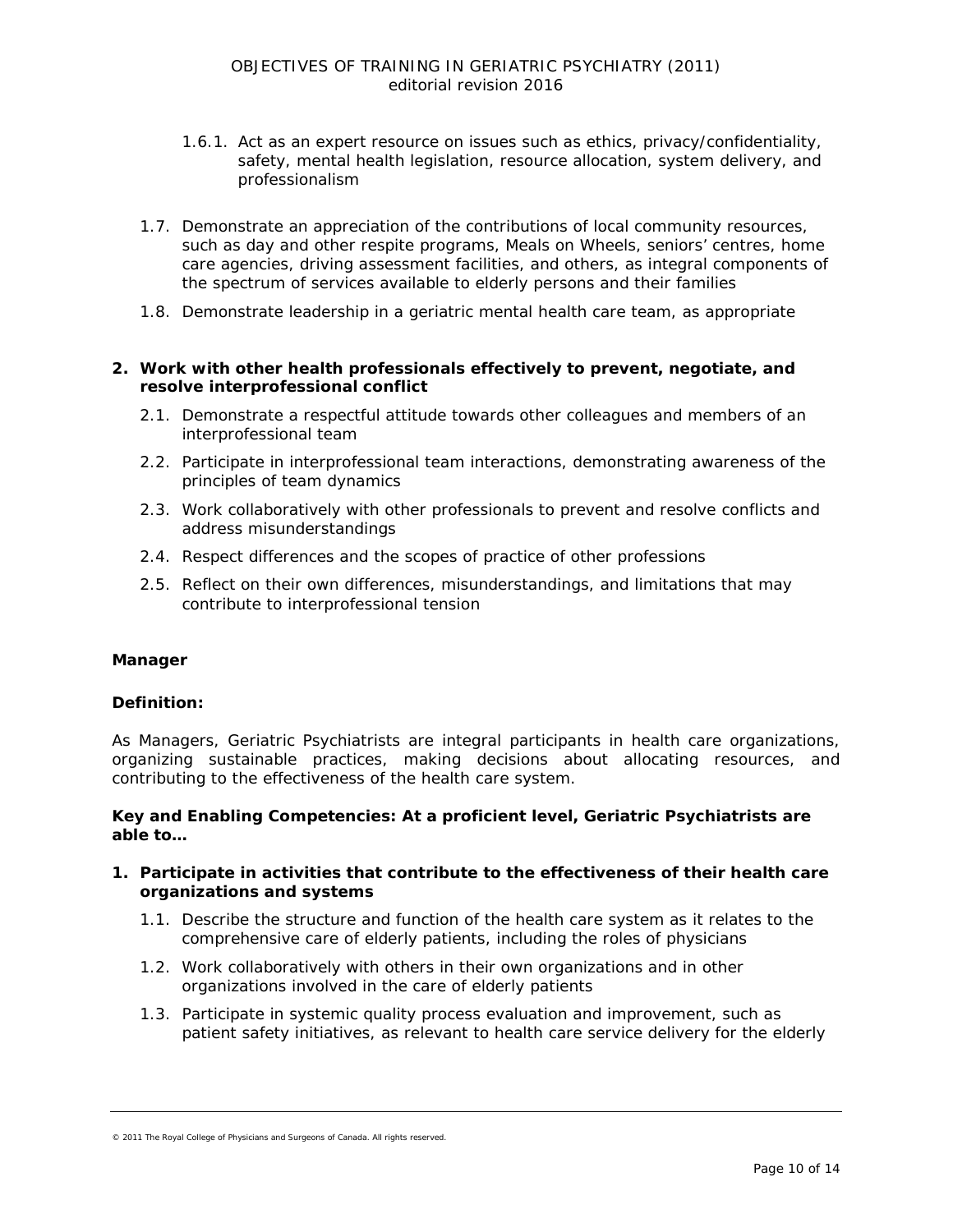## **2. Manage their practice and career effectively**

- 2.1. Demonstrate the ability to prioritize professional duties when faced with multiple complex patients and problems
- 2.2. Implement processes to ensure personal practice improvement

## **3. Allocate finite health care resources appropriately**

- 3.1. Demonstrate an understanding of the importance of just allocation of health care resources, balancing effectiveness, efficiency, and access with optimal patient care
- 3.2. Apply evidence and management processes for cost-appropriate care
- 3.3. Apply knowledge of patient frailty, stage of illness, patient and caregiver preferences, and potential impact on quality of life when making decisions regarding allocation of resources

## **4. Demonstrate an understanding of administration and leadership issues**

- 4.1. Identify relevant administrative and leadership issues in health care service delivery
- 4.2. Serve, as appropriate, in a process to lead or implement change in health care service delivery

## **Health Advocate**

## *Definition:*

As *Health Advocates,* Geriatric Psychiatrists use their expertise and influence responsibly to advance the health and well-being of individual patients, communities, and populations. Geriatric patients are a vulnerable group offering numerous and unique opportunities for advocacy at the individual level on a daily basis.

#### *Key and Enabling Competencies: At a proficient level, Geriatric Psychiatrists are able to…*

## **1. Respond to individual patient health needs and issues as part of patient care**

- 1.1. Identify and prioritize the health needs of individual elderly patients and their families
- 1.2. Identify opportunities for advocacy, health promotion, and disease prevention with elderly patients to whom they provide care
- 1.3. Identify an elderly patient's status with respect to the determinants of health, adapt the assessment and management as required, and assess the patient's ability to access required medical and support services

<sup>© 2011</sup> The Royal College of Physicians and Surgeons of Canada. All rights reserved.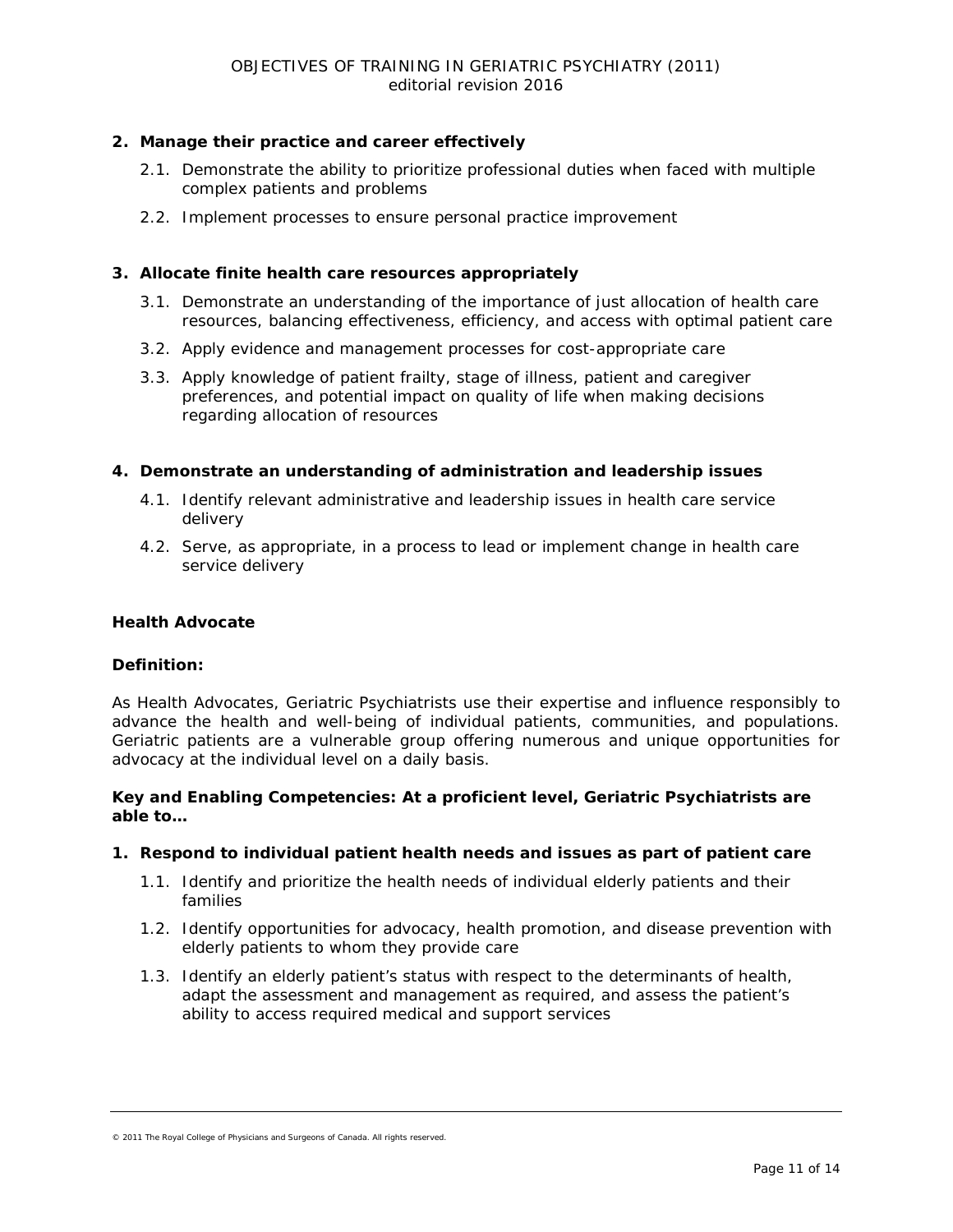## **2. Respond to the health needs of the communities of elderly patients that they serve**

- 2.1. Identify opportunities for advocacy, health promotion, and disease prevention in the community that they serve, and respond appropriately
- 2.2. Demonstrate an appreciation of the possibility of competing interests between the elderly and other populations

## **3. Identify the determinants of health for elderly populations that they serve**

- 3.1. Identify the determinants of health of the population, including barriers to access to care and resources, taking into account cultural variations
- 3.2. Identify vulnerable or marginalized populations within those served and respond appropriately

## **4. Promote the health of individual elderly patients, their families, communities, and populations**

- 4.1. Describe an approach to implementing a change in a determinant of health of the populations they serve
- 4.2. Identify current public policies, on local, provincial, and national levels, that affect the health of patients, either positively or negatively
- 4.3. Describe how public policy impacts on the health of the elderly population and their families
- 4.4. Identify points of influence in the health care system and its structure, including a variety of relevant advocacy groups at local, provincial, and national levels
- 4.5. Demonstrate an appreciation of the possibility of conflict inherent in their role as a health advocate for a patient or community with that of manager or gatekeeper

## **Scholar**

## *Definition:*

As *Scholars*, Geriatric Psychiatrists demonstrate a lifelong commitment to reflective learning, and the creation, dissemination, application, and translation of medical knowledge.

#### *Key and Enabling Competencies: At a proficient level, Geriatric Psychiatrists are able to…*

- **1. Maintain and enhance professional activities through ongoing learning in Geriatric Psychiatry**
	- 1.1. Ensure breadth of knowledge through awareness of pertinent literature beyond Geriatric Psychiatry in relevant related disciplines

<sup>© 2011</sup> The Royal College of Physicians and Surgeons of Canada. All rights reserved.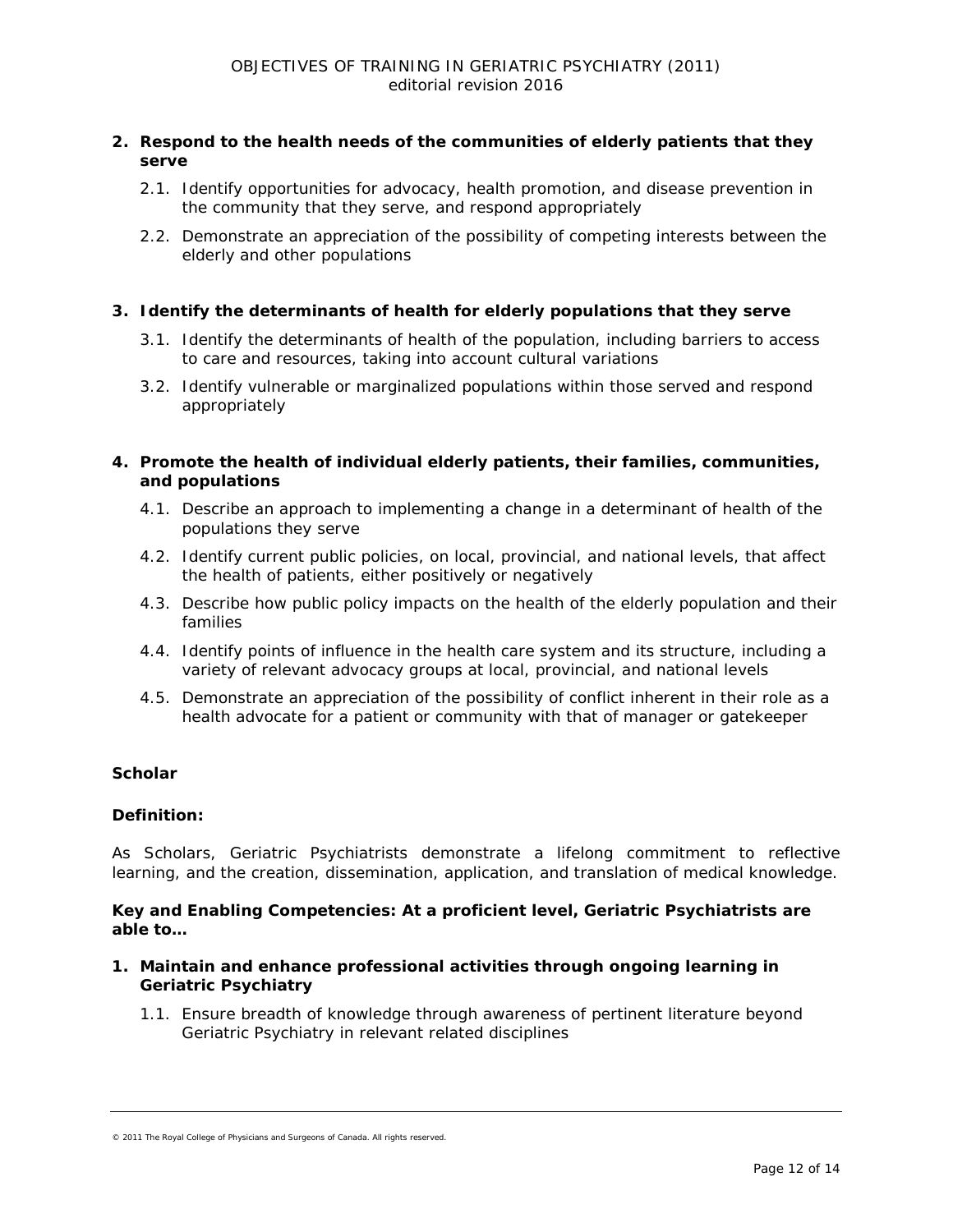## **2. Critically evaluate medical information and its sources, and apply this appropriately to practice decisions in Geriatric Psychiatry**

- 2.1. Critically appraise retrieved evidence to address a clinical question
- 2.2. Integrate critical appraisal conclusions into clinical care
- 2.3. Demonstrate an understanding that limitations exist in the available literature specific to the elderly, and demonstrate the ability to evaluate the applicability of research based on younger adults to the elderly population

## **3. Facilitate the learning of patients, families, students, residents, other health professionals, the public, and others in topics of Geriatric Psychiatry**

- 3.1. Identify collaboratively the learning needs and desired learning outcomes of others, and target education appropriately to audience
- 3.2. Deliver effective lectures, presentations, or workshops to a variety of audiences
- 3.3. Provide effective feedback to team members and other learners

## **4. Contribute to the development, dissemination, and translation of new knowledge and practices in Geriatric Psychiatry**

- 4.1. Identify gaps in the existing literature pertinent to Geriatric Psychiatry
- 4.2. Pose a scholarly question in Geriatric Psychiatry
- 4.3. Select and apply appropriate methods to address the question in the geriatric population
- 4.4. Disseminate the findings of a study pertaining to Geriatric Psychiatry

## **Professional**

#### *Definition:*

As *Professionals*, Geriatric Psychiatrists are committed to the health and well-being of individuals and society through ethical practice, profession-led regulation, and high personal standards of behaviour.

## *Key and Enabling Competencies: At a proficient level, Geriatric Psychiatrists are able to…*

- **1. Demonstrate a commitment to their patients, profession, and society through ethical practice**
	- 1.1. Recognize and appropriately respond to ethical issues encountered in Geriatric Psychiatry
	- 1.2. Maintain appropriate boundaries with elderly patients and their families
	- 1.3. Demonstrate an awareness of and appropriately manage their own reactions when caring for elderly patients

<sup>© 2011</sup> The Royal College of Physicians and Surgeons of Canada. All rights reserved.